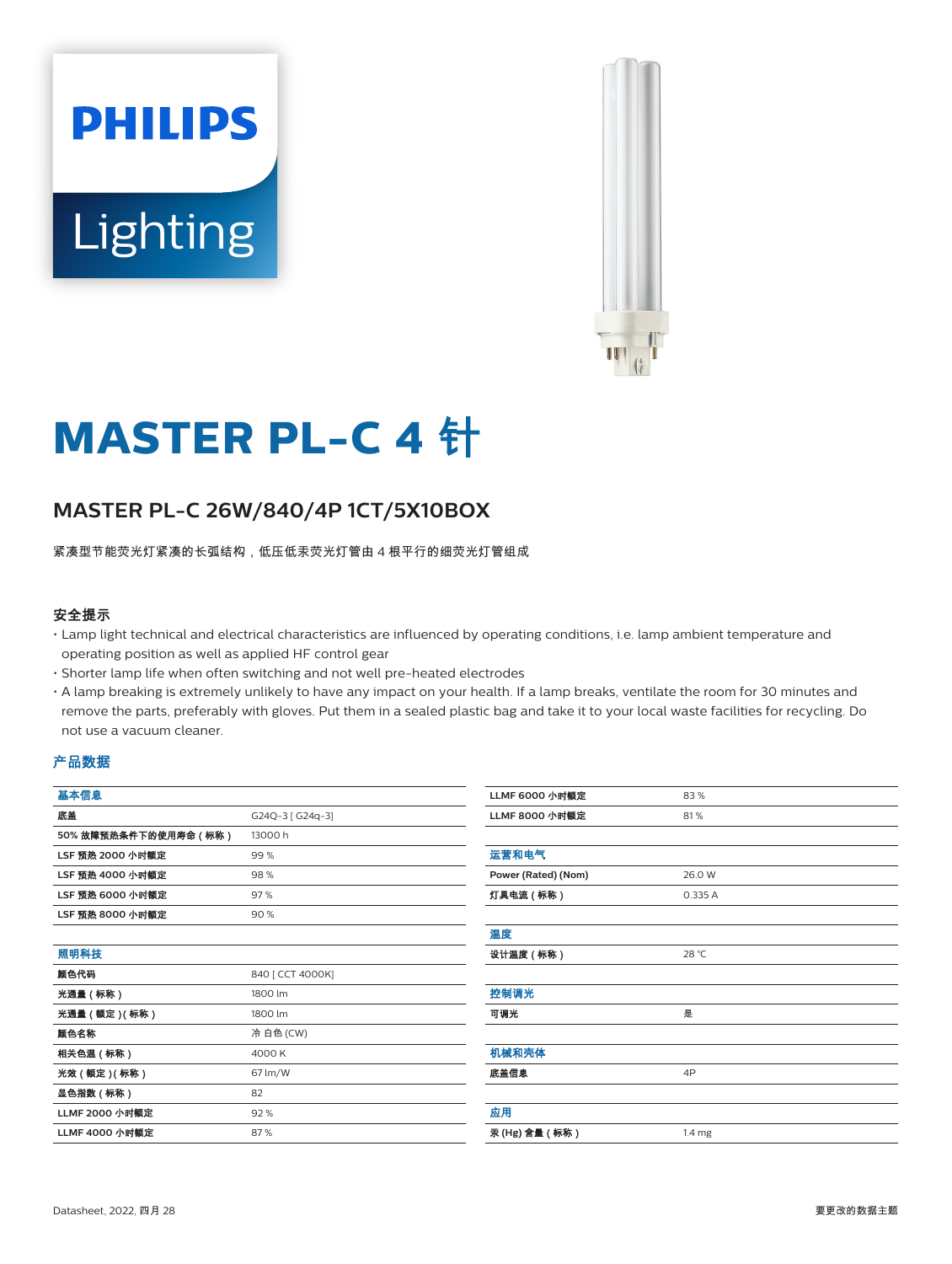## **MASTER PL-C 4** 针

| 能耗 kWh/1000 h | 29 kWh                             |  |  |
|---------------|------------------------------------|--|--|
|               |                                    |  |  |
| 产品参数          |                                    |  |  |
| 完整产品代码        | 871150062336200                    |  |  |
| 订单产品名称        | MASTER PL-C 26W/840/4P 1CT/5X10BOX |  |  |
| EAN/UPC - 产品  | 8711500623362                      |  |  |
| 订购代码          | 927907384002                       |  |  |

| SAP 计算器 - 每个包中的数量 |                       |
|-------------------|-----------------------|
| 计算器 - 每个外包装箱中的包数  | 50                    |
| SAP 材料            | 927907384002          |
| SAP 净重 (每件)       | 60.400 g              |
| ILCOS 代码          | FSQ-26/40/1B-E-G24g=3 |
|                   |                       |

### 二维绘图



**Product D (max) D1 (max) A (max) B (max) C (max)** MASTER PL-C 26W/840/4P 27.1 mm 27.1 mm 130.5 mm 149.0 mm 163.9 mm 1CT/5X10BOX

**MASTER PL-C 26W/840/4P 1CT/5X10BOX**

#### 光度数据



**LDPB\_PLC4P\_840-Spectral power distribution B/W**



**LDPO\_PLC4P\_840-Spectral power distribution Colour**